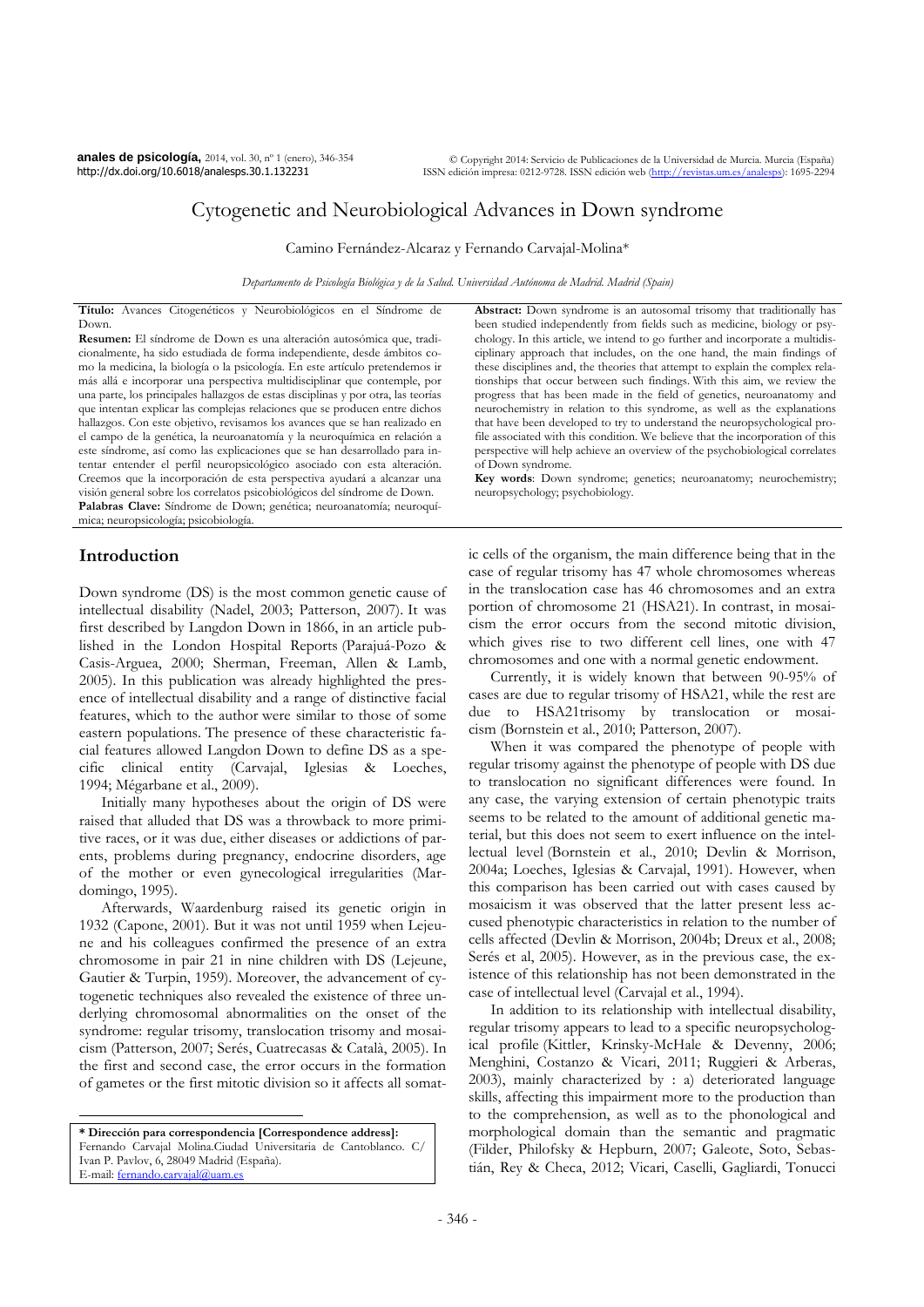& Volterra, 2002); b) a visuospatial skills characterized by the presence of a dissociation between processing of perceptual aspects such as color and shape, that would be very deteriorated, and spatial processing, that would be best preserved (Jarrold, Nadel & Vicari 2008; Silverman, 2007; Vicari, 2006); c) a executive dysfunction especially in subprocesses, such as working memory for verbal material (Edgin, Pennington & Mervis, 2010; Lanfranchi, Jerman, Dal, Alberti & Vianello, 2010; Rowe, Lavender & Turk, 2006) and d) a deterioration in episodic memory linked to advancing age (Krinsky-McHale, Kittler, Brown, Jenkins & Devenny, 2005; Vicari, 2004).

All these neuropsychological characteristics are closely related to neurochemical and neuroanatomical alterations presented by people with DS. And therefore with the role of specific regions of HSA21in the processes of brain development. For this reason, today, addressing its study is carried out from a multidisciplinary perspective that attempts to clarify the links between the underlying genetic and molecular mechanisms, and the cognitive and behavioral profile they present (Lott, Patterson & Mailick, 2007; Nadel, 2003).

Moreover, the sequencing of the human genome, the possibility of generating animal models of DS, the use of neuroimaging techniques, tissue analysis at the cellular level, as well as advances in neuropsychological assessment and functional knowledge of the brain have helped improve our understanding of the complex relationships between genes and neuroanatomical, neurochemical and neuropsychological characteristics. The following are the latest findings in the field of genetics, neuroanatomy and neurochemistry in relation to the study of DS.

## **Genetic advances**

Since Lejeune and his collaborators confirmed the presence of an extra chromosome in the chromosome pair 21 (Lejeune et al, 1959), the genetic study of DS has experienced a breakthrough. The discovery of the human genome, especially the complete sequencing of HSA21, published in Nature (The chromosome 21 mapping and sequencing consortium, 2004) and the study of trisomic and transgenic animal models have led to considerable improvement in the knowledge of the syndrome and the consequences of this trisomy (Patterson, 2007; Scorza & Cavalheiro, 2011). For example, thanks to the sequencing of this chromosome, to date, have been identified more than 530 genes (Park, Song & Chung, 2009; Sturgeon & Gardiner, 2011). Although, in spite of its identification, 45% of these genes function is still uncertain (Kahlem, 2006).

Within this extraordinary progress, one of the findings with greater impact was the discovery, in the in the 1980s, that complete triplication of HSA21was not necessary for the distinctive DS features to appear (Petersen et al., 1990). In fact, these features appear even when only the band 21q22 is tripled (Wilkie, Amberger & McKusick, 1994). Specifically, observations of people with partial trisomy of the 21q22.3 sub-band allowed to suggest that most signs of the syndrome, including intellectual disability, depend on the expression of this region. For this reason, is considered a critical region for DS, receiving the name of Down syndrome critical region (DSCR) (Chabert et al., 2004; Rachidi & Lopes, 2008). However, it must be taken into consideration that the triplication of this region is regarded necessary but not sufficient to explain the phenotypic features of DS (Olson et al., 2007). Probably genes from other regions are also involved in the expression of certain features and may need to interact with them and between each other, to give rise to the characteristic phenotype of DS (Galdzicki & Siarey, 2003).

Currently, most studies are based on animal models, mainly by the multiple advantages they present (Liu et al., 2011; Vacano, Duvak & Patterson, 2012). These models date back to 1973**-**74, when the first two genes located on HSA21were identified and for the first time mice with trisomy of chromosome 16 (MMU16), chromosome that is homologous to HSA21, were produced (Salehi, Faizi, Belichenko & Mobley, 2007).

In animal models we can find two strategies; trisomic mice based models and transgenic mice based models. Mice trisomic based models are focused on producing mice with triplication of a set of genes located on HSA21 homologous regions. On the other hand, models based on transgenic mice use mice in which a specific gene is inserted to assess the effect of its overexpression on the phenotype. Both strategies are useful, because the first allow us to assess the effects produced by the interaction between genes and are models closer to reality; and the latter allow to identify the phenotypic features dependent on the triplication of a particular gene.

## **Trisomic mice**

Most of these models are based in mice with triplication of HSA21 or DSCR homologous regions. Their main finding is having been shown that mere triplication of homologous regions to HSA21 and DSCR, like the partial trisomy of MMU16, result into neuroanatomical and behavioral features similar to those present in individuals with DS. Between these neuroanatomical characteristics worth mentioning their implication in the development of cerebral hypoplasia, abnormal dendritic arborizations, as well as the fewer number of granule cells and the smaller size of the cerebellum and hippocampus (Aldridge, Reeves, Olson & Richtsmeier, 2007; Belichenko et al., 2009; Bianchi et al., 2010; O"Doherty et al., 2005; Rueda et al., 2010; Siarey, Villar, Epstein & Galdzicki, 2005). Likewise, in relation to the behavioral features it has been shown the involvement of genes in these regions in the appearance of motor dysfunctions, hypoactivity, impaired spatial learning and decrease in the frequency of exploratory behavior (Fernandez & Garner, 2008; Galante et al., 2009; Olson et al., 2004; Sago et al., 2000; Salehi et al., 2009; Villar et al., 2005).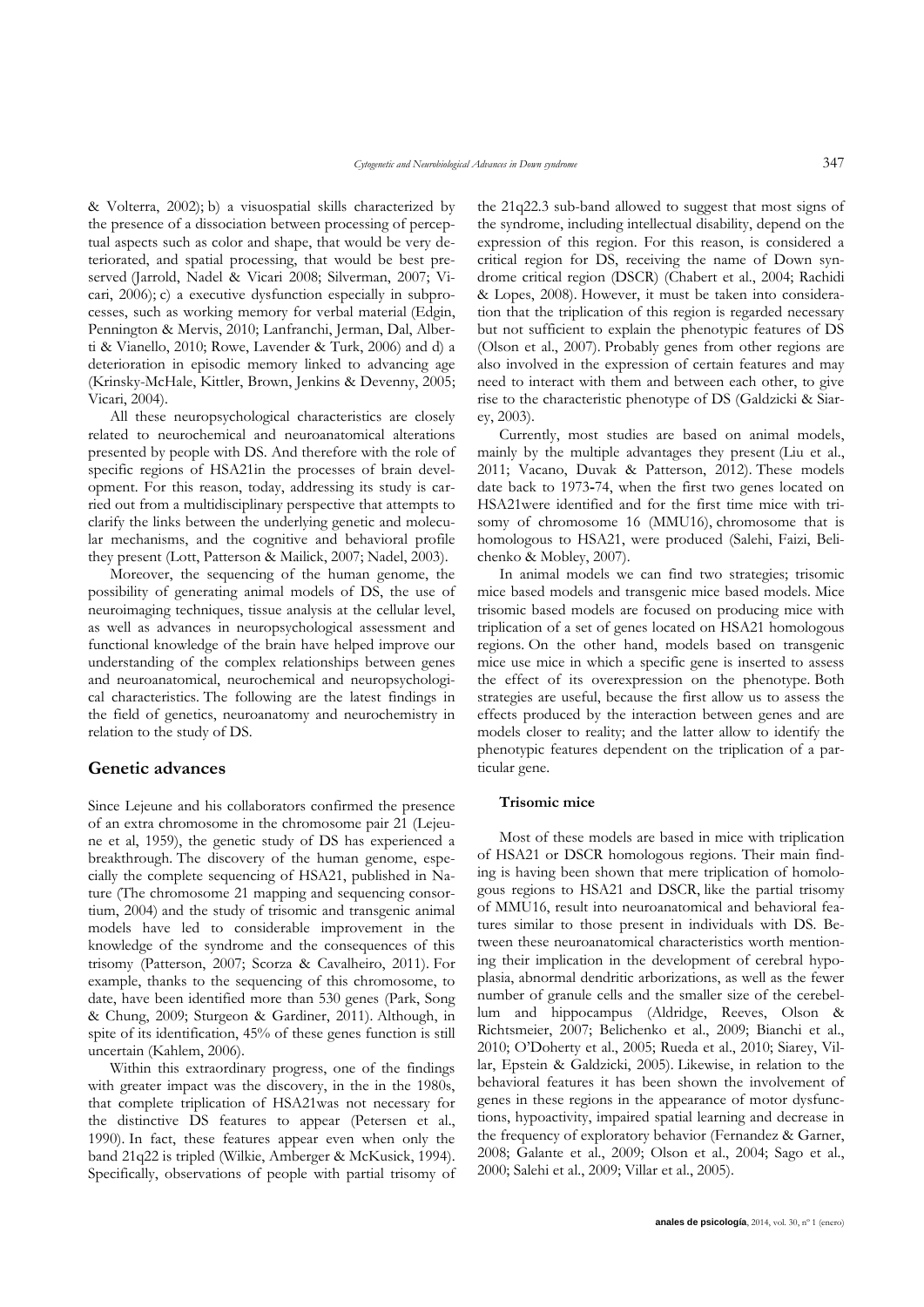Furthermore, there is also evidence of the involvement of the MMU16 in the emergence of cholinergic degeneration associated with advancing age, similar to that found in adults with DS and in people from the general population with Alzheimer's disease (Contestabile, Ciani & Contestabile, 2008; Granholm, Sanders & Crnic, 2000; Hunter, Bachman & Granholm, 2004; Salehi et al., 2006).

## **Transgenic Mice**

To date, the genes that have been overexpressed in mice to understand their contribution are APP, CBS, DSCR-1, DYRKLA, S100β, SIM2, C21orf5 and SOD1 (Gardiner, 2009; Rachidi & Lopes, 2008; Salehi et al., 2007).

The most remarkable finding of these studies is to have demonstrated the involvement of the APP gene in the development of Alzheimer's disease. Since, at a behavioral level, mice with triplication of this gene present increases in spontaneous locomotive activity and changes in spatial learning; at a neurobiological level these behavioral findings have been associated with age-related cholinergic degeneration and morphological alterations in the hippocampus, cortex and cerebellum found in these mice and which are similar to those found in people with Alzheimer's disease (Epstein, 2000; Lyle, Gehrig, Neergaard-Henrichsen, Deutsch & Antonarakis, 2004; Millan et al., 2012; Simón et al., 2009).

These models also demonstrated the importance of overexpression of other genes on certain phenotypic traits, although its influence has not been established so clearly (Rachidi & Lopes, 2008). In particular, it has been found that overexpression of SOD1, DYRKLA, SIM2, C21orf5 and S100β genes influence the onset of both neuroanatomical and behavioral features similar to those presented by people with DS (Gardiner, 2009; Salehi et al., 2006). Specifically, it has been found a relationship between the overexpression of these genes and the emergence of alterations in brain plasticity, in the neuronal branches extension and cerebral apoptosis processes. And as to the behavioral characteristics it has been found a link between these genes and alterations in spatial learning, acquisition of locomotion or the exploratory behavior (Altafaj et al., 2001; Chrast et al., 2000; Dierssen et al, 2011; Donato, 2003; Lopes, Chettouh, Delabar & Rachidi, 2003; Martínez et al., 2008; Park et al., 2009; Yabut, Domagauer & D"Arcangelo, 2010).

Although the findings of these animal models are still scarce and its practical application is still limited, it may be considered that, in addition to providing basic information about the underlying etiology to DS, it is possible that their study also provide information, which on its basis early pharmacological interventions could be developed that prevent or compensate the appearance of some of the neuropsychological manifestations of DS (Gardiner, 2009; Rueda et al., 2012; Scorza and Cavalheiro, 2011, Liu et al., 2011; Vacano et al., 2012) .

## **Neurobiological advances**

## **Neuroanatomy**

The first neuroanatomical data on the DS were obtained from measurements post-mortem and, subsequently, were confirmed by using neuroimaging techniques (Dierssen, 2012; Lott & Dierssen, 2010; Pinter, Eliez, Schmitt, Capone & Reiss, 2001; White, Alkire & Haier, 2003).

These early studies showed that there were a number of structural abnormalities that were present in the majority of people with DS, which consisted of the presence of brachycephaly, smaller brain weight and size, especially significant in the cerebellum, frontal and temporal lobes, and in the brainstem. It was also reported a significant increase in the size of the cerebral ventricles, a smaller hippocampus and amygdala, a narrower superior temporal gyrus, and a decrease in the number and depth of the cortical sulcus and convolutions. Likewise, since the first neuroanatomical studies was evident the presence of characteristic neuropathological features of Alzheimer's disease in the 4<sup>th</sup> decade of life (De la Monte & Hedley-Whyte, 1990; Wisniewski, Wisniewski & Wen, 1985).

Subsequent neuroimaging studies have allowed detecting these alterations and other previously not found by postmortem studies. Among them, is noteworthy the presence of a smaller volume in the corpus callosum and the temporal plane as well as a greater bilateral volume in the parahippocampal gyrus and in the parietal lobe (Beacher et al., 2010; Frangou et al., 1997; Kesslak, Nagata, Lott & Nalcioglu, 1994; Pearlson et al., 1998; Pinter, Eliez et al., 2001; Teipel et al., 2003; White et al., 2003).

However, at subcortical level the structures tend to have a normal and even greater volume. Specifically, after adjusting it to the total intracranial volume, there is a greater volume in the basal ganglia, thalamus and hypothalamus. Whereas the hippocampus and amygdala show a bilateral reduction, particularly accentuated in the left hemisphere (Aylward et al., 1997; Beacher et al., 2010; Jernigan, Bellugi, Sowell, Doherty & Hesselink, 1993; Pinter, Brown et al., 2001; White et al., 2003).

Both the neuroimaging studies and those conducted post-mortem, those based on brain biopsies and the studies based on animals models also have provided data on cerebral morphological characteristics at the cellular level of people with DS. In particular, reports a fewer number of granule cells in the cerebellum, defects in cortical lamination, reductions in the amount of cortical neurons, presence of malformations in arborizations and dendritic spines and synaptic alterations (Becker, Mito, Takashima & Onodera, 1991; Belichenko et al., 2009; Golden & Hyman, 1994; Larsen et al., 2008; Vuksic, Petanjek, Rasin & Kostovic, 2002). Nevertheless, this reduction in the number and neuronal density does not affect equally all cortical layers, being especially pronounced in interneurons of cortical layers II and IV, and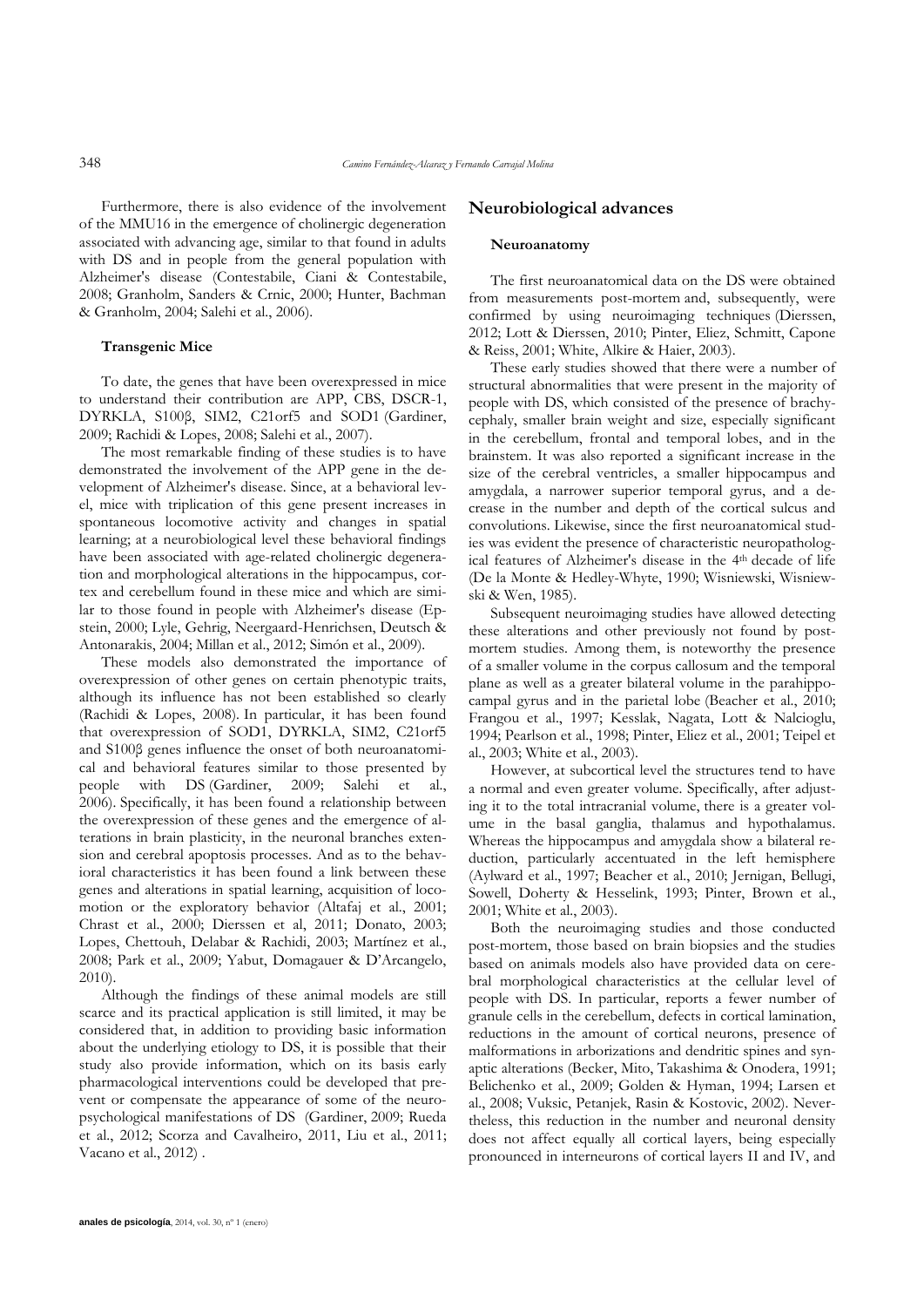the pyramidal neurons of the cortical layer III (Golden & Hyman, 1994; Lott & Dierssen, 2010).

As just reviewed, the brain of people with DS, at the anatomical level, is characterized by alterations in very specific regions of both hemispheres. Among these alterations the most notable is the smaller volume presented by the hippocampus, amygdala, the temporal and frontal lobes, the brainstem, cerebellum and corpus callosum. Interestingly, some recent studies have linked these alterations in specific regions with certain characteristics of the neuropsychological profile of individuals with DS. Specifically, lower volume in the frontal and cerebellar regions have been linked with executive deficits and problems of fluency and verbal production showed by people with DS compared with people with intellectual disabilities due to other etiologies or of unknown origin (Lott & Dierssen, 2010; Menghini et al., 2011; Pearlson et al., 1998; Pinter, Eliez et al., 2001). The lower volume on temporal cortical and subcortical regions (amygdala, hippocampus and temporal lobe) with verbal comprehension difficulties, memory and larger deficit presented in purely perceptual processing aspects such as color and shape (Krasuski, Alexander, Horwitz, Rapoport & Schapiro, 2002; White et al., 2003). The reduction in these regions and in the corpus callosum, coupled with the onset of the characteristic lesions of Alzheimer's disease, has also been related with the progressive deterioration of episodic memory and the subsequent onset of clinical signs of this dementia observed with advancing age (Prasher et al., 2003; Teipel et al., 2003). Similarly, the fact that most of the subcortical structures and, above all, the posterior cortical areas (parietal and occipital lobe) are not morphologically altered has been linked with better performance on tasks of visuospatial processing and visual motor coordination (Krasuski et al., 2002; Pinter, Eliez et al., 2001).

#### **Neurochemistry**

Neurochemical studies are very scarce and most deal with the changes that people with DS experience when advancing age.

Since its inception these studies found abnormalities in both the brain and the cerebrospinal fluid and blood (Boullin & O"Brien, 1971; Mann, Yates, Marcyniuk & Ravindra, 1985; Scott, Becker & Petit, 1983). Currently, these early findings have been refined. Following we proceed to describe in more detail the findings that have been obtained in relation to each of the neurotransmitters that appear to be altered in people with DS.

#### *Serotonergic function*

Early studies revealed a loss of serotonin in the brain, cerebrospinal fluid and blood (Whitaker-Azmitia, 2001). Consistent with these studies, more recent ones noted an earlier peak in the embryonic development of serotonergic receptors within the DS in comparison with the general

population followed by a decline below normal levels at birth (Bar-Peled et al., 1991). In addition to reporting a decrease of these receptors in the frontal cortex and in the granular layer of the dentate nucleus in fetuses with DS who are among the 16 and 20 weeks of gestation (Whittle, Simone, Dierssen, Lubec and Singewald, 2007).

These results are particularly relevant, if we take into account that a decrease in serotonin levels in embryos produces a delay in the onset of neurogenesis, reductions in nonserotonergic synapse density and a decrease in brain plasticity (Berger-Sweeney & Hohmann, 1997; Brezun & Daszuta, 1999). Therefore it is expected that the serotonergic reduction experienced by individuals with DS during embryonic development plays an important role in the onset of neuroanatomical alterations presented later. The issue that still is not clear is to what extent this reduction can account for all abnormalities of brain development observed in DS (Whittle et al., 2007).

In adults also appear to exist alterations in serotonin levels. Specifically, higher levels have been found in frontal and occipital regions, as well as lower levels in the thalamus, caudate nucleus, cerebellum and temporal cortex (Gulesserian, Engidawork, Cairns & Lubec, 2000; Mann et al., 1985; Seidl et al., 1999).

Likewise, studies in animals have also provided data supporting the existence of a serotonergic loss in people with DS. For example, studies of mice with overexpression of the S100β gene found an association between overexpression of this gene and serotonin neuron loss of serotonergic neurons in temporal lobe (Salehi et al., 2007; Whitaker-Azmitia, 2001).

Based on these results, pharmacological treatments targeted at people with DS include for some time, serotonergic agents (Whitaker-Azmitia, 2001). Moreover, several studies suggest the usefulness of these in the treatment of selfinjurious and aggressive behavior, as well as to produce improvements in cognitive functioning and depressive states (Gedye, 1991; Geldmacher et al., 1997; Hirayama, Kobayashi, Fujita & Fujino, 2004).

## *Amino acids group neurotransmitters*

In relation to the levels of the Amino acids group neurotransmitters that present people with DS, only alterations in the levels of GABA and taurine have been found. Specifically, reductions of these levels are found in the frontal cortex during the embryonic period but not in adult life (Whittle et al., 2007).

When considering these reductions, it is important to note that *in vitro* studies have shown that activation of GABA<sup>A</sup> receptors promote the neuronal proliferation and differentiation (Represa & Ben-Ari, 2005) and that their antagonists are associated with reductions in neural ramifications (Barbin, Pollard, Gaiarsa & Ben-Ari, 1993). Similarly, studies in humans and animals have shown that maternal diets deprived of taurine are associated with decreased den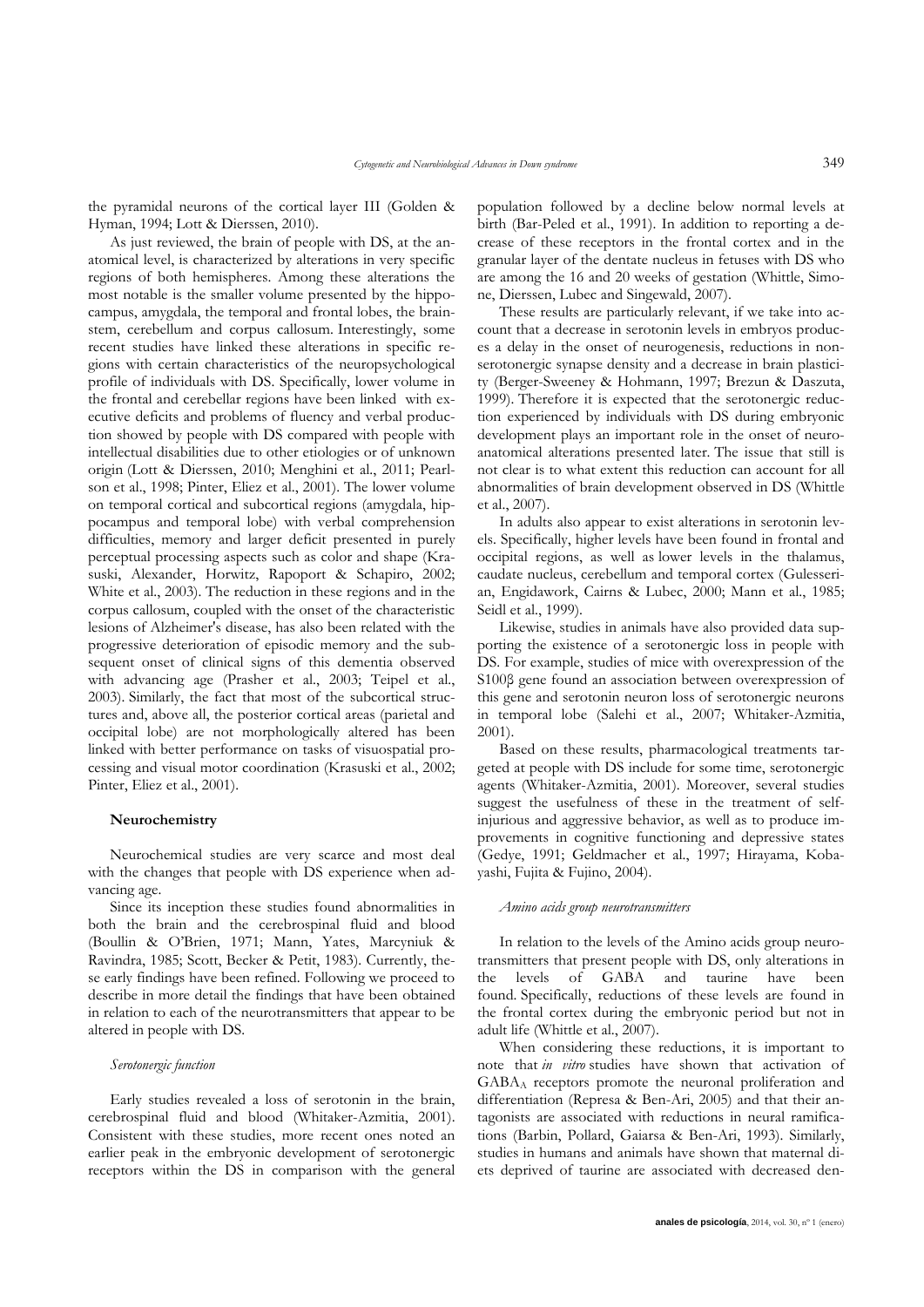dritic arborization and atypical cortical development (Whittle et al., 2007). It is therefore likely that these reductions also affect the brain development of people with DS.

#### *Dopamine*

In the case of dopamine, unlike what happens with levels of GABA and taurine, its reduction has been found both during the embryonic period as well as in adults with DS which show characteristic neuropathological signs of Alzheimer's disease (Whittle et al., 2007). This reduction mainly affects dopaminergic neurons of the ventral tegmental area (Mann & Esiri, 1989).

Dopamine is involved in the establishment of synaptic contacts. For example, has been noted that dopaminergic reductions, achieved by damaging the ventral tegmental area produced reductions in the cortical thickness (Kalsbeek, Buijs, Hofman, Matthijssen & Pool, 1987). Therefore, it can be assumed that, together with the rest of neurochemical alterations present during the embryonic period, dopamine reduction contributes to the development of the morphological characteristics which exhibit later. In addition, reduced levels of dopamine in adult life, points to the possibility that this reduction is also involved in the onset of neuroanatomical and functional changes associated with Alzheimer's disease in DS.

## *Norepinephrine*

Norepinephrine shows a pattern characterized by the presence of normal levels in childhood which are altered with advancing age (Whittle et al., 2007). In fact, it has been found that with advancing age, adults with DS present damage in ascending noradrenergic system, attributed to the loss of neurons in the locus coeruleus. This loss produces reductions of norepinephrine in the hypothalamus, which appears in parallel to the onset of Alzheimer's disease (Yates, Simpson & Gordon, 1986). This could imply that reductions of norephinephrine would also contribute to the appearance of the characteristic neuropathological changes of Alzheimer's disease and its clinical manifestations.

## *Acetylcholine*

Acetylcholine does not present alterations neither during the prenatal period nor during childhood. Conversely, in adults with DS there is a loss of cholinergic neurons of the nucleus basalis of Meynert, similar to that observed in people from the general population with Alzheimer's disease, who exhibit a progressive degeneration of neurons that project to the hippocampus (Casanova, Walker, Whitehouse & Price, 1985; Head et al., 2001; Mann et al., 1985; Whitehouse et al., 1982). In animal models, like mice Ts65Dn or mice with overexpression of the APP gene, a similar pattern has been find, i.e.: a preserved cholinergic system in young mice that deteriorates with advancing age (Chang & Gold, 2004; Contestabile et al., 2008; Hunter et al., 2004; Millan et al., 2012; Salehi et al., 2006).

In addition, it has been found that the acetylcholinesterase inhibitors produce improvements in memory during aging (Boada-Rovir, Hernández-Ruiz, Badenas-Homiar, Buendía-Torras & Tárraga-Mestre, 2005; Dong et al., 2005), highlighting the relationship between cholinergic function and memory (Chang & Gold, 2004; Granholm et al., 2000). This relationship could be of great importance when evaluating the cholinergic loss in adults with DS and in adults with Alzheimer's disease (Parajuá-Pozo & Casis-Arguea, 2000; Prasher, 2004).

In summary, during the embryonic period we can highlight the presence of alterations in neurotransmitters that affect the brain development. We should note the morphological alterations are not significantly revealed until the first year of life (Capone, 2001; Pinter, Eliez et al., 2001) and that its appearance has been attributed to alterations in the processes of brain development (Becker et al., 1991; Rachidi & Lopes, 2008; Vuksic et al., 2002). From these data, we can assume that the observed alterations in the distribution of neurotransmitters are a cause and not a consequence of morphological abnormalities (Carvajal et al., 1994; Whittle et al., 2007).

Specifically, the neurotransmitters altered from the embryonic period are serotonin, GABA, dopamine and taurin. And such alterations would lead to lower total brain volume of the hippocampus, amygdala, cerebellum and brainstem, as well as the alterations in dendritic spines, in the synapses and in the cortical lamination, as the lower count of cortical neurons that characterize individuals with DS.

On the other hand, in light of the consequences that biochemical alterations during embryonic development involve, it is interesting considering the possibility that biochemical changes that occur with advancing age are responsible for the morphological and functional changes experienced by aging persons with DS and with the onset of Alzheimer's disease. Specifically, for now has been demonstrated the involvement of the reductions in the levels of dopamine and norepinephrine, and especially, the reductions in the levels of acetylcholine in the onset of morphological and functional changes that characterize Alzheimer's disease (Millan et al., 2012; Parajuá-Pozo & Casis-Arguea, 2000; Whittle et al., 2007).

## **Conclusions**

DS is the autosomal chromosomal condition showing a higher prevalence (1 in 800 to 1000 live births) (Brajenovic'-Milic et al., 2008; Cocchi et al., 2010; Morris & Alberman, 2009). So its study has a major impact on the field of developmental disorders and particularly within the field of intellectual disability. In fact, this chromosomal condition constitutes approximately el 25% of cases of intellectual disability (Serés et al., 2005) and in Spain affects approxi-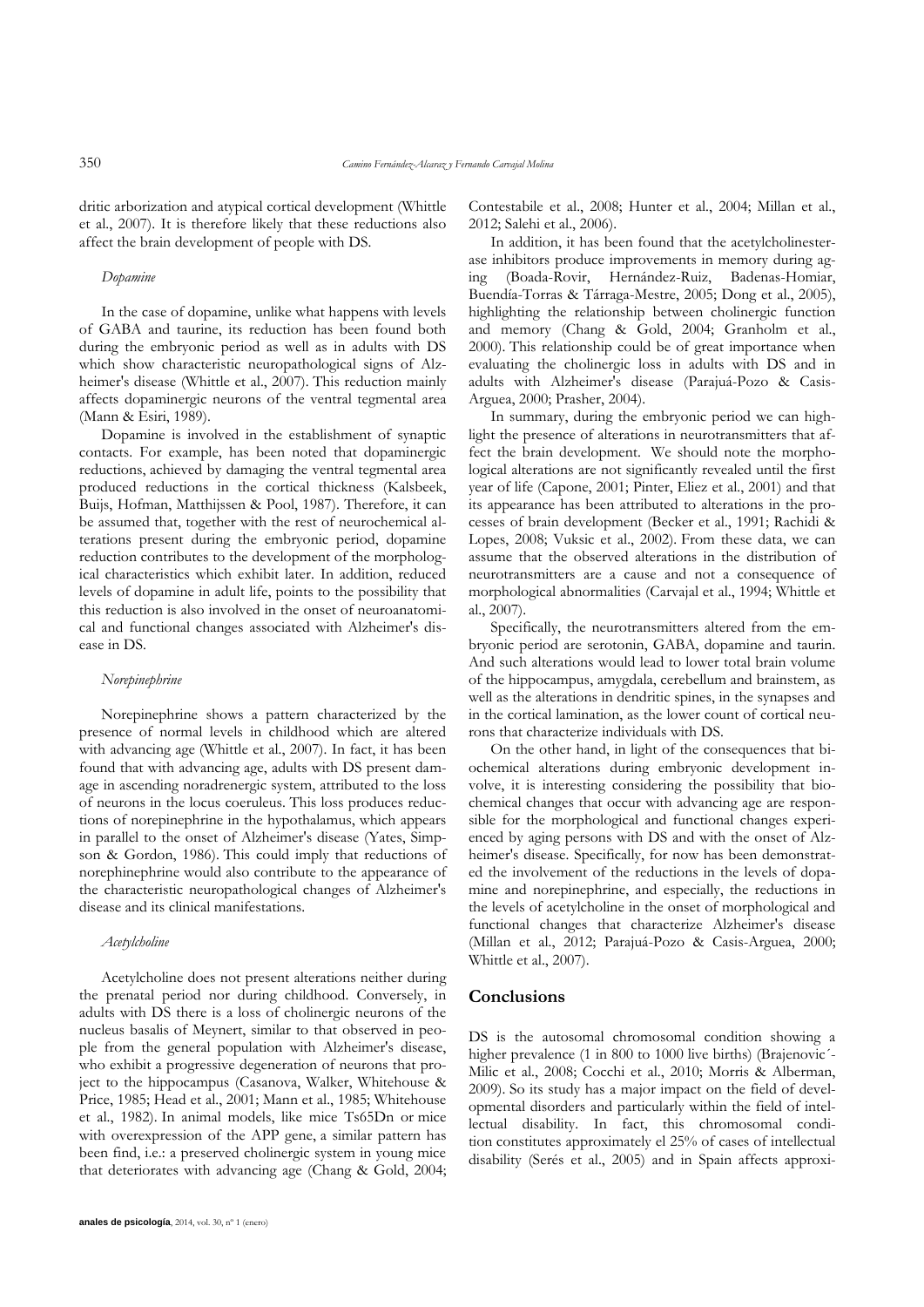mately to 31500 people (National Institute of statistics -INE, 2008).

Review of the biological data that define it, may help understand the complex relationships between genes, neuroanatomical, neurochemical and neuropsychological characteristics in relation to DS. In this sense, its knowledge can serve for designing diagnostic procedures and psycho-pedagogical and pharmacological interventions better tailored to their characteristics at each time point and therefore to be more effective.

In particular, genetic studies have shown that the overexpression of both isolated and of sets of genes of HSA21, as well as their interaction with other genes, is related to the onset of some phenotypic characteristics of people with DS.

Likewise, taking into consideration together the findings from neuroanatomical and neurochemical studies reveals that differences in neural mechanisms at chemical level produce alterations in the brain development processes, which in turn lead rise to neuroanatomical changes. We could even take a step further to incorporate into this consideration the approaches brought by some neurobiological studies on DS

## **References**

- Aldridge, K., Reeves, R. H., Olson, L. E., & Richtsmeier, J. T. (2007). Differential effects of trisomy on brain shape and volume in related aneuploid mouse models. *American Journal Medical Genetics, 143* (A), 1060-1070.
- Altafaj, X., Dierssen, M., Baamonde, C., Martin, E., Visa, J., Guimera, J., Oset, M., Gonzalez, J. R., Florez, J., Fillat, C., & Estivill, X. (2001). Neurodevelopmental delay, motor abnormalities and cognitive deficits in transgenic mice overexpressing Dyrk1A (minibrain), a murine model of Down"s syndrome. *Human Molecular Genetics, 10*, 1915-1923.
- Aylward, E. H., Li, Q., Habbak, R., Warren, A., Pulsifer, M. B., Barta, P. E, Jerram, M., & Pearlson, G. (1997). Basal ganglia volume in adults with Down syndrome. *Psychiatry Research: Neuroimaging Section, 74*, 73-82.
- Barbin, G., Pollard, H., Gaiarsa, J. L., & Ben-Ari, Y. (1993). Involvement of GABA<sup>A</sup> receptors in the outgrowth of cultured hippocampal neurons. *Neuroscience Letters, 152*, 150-154.
- Bar-Peled, O., Gross-Isseroff, R., Ben-Hur, H., Hoskins, I., Groner, Y., & Biegon A. (1991). Fetal human brain exhibits a prenatal peak in the density of serotonin 5-HT1A receptors. *Neuroscience Letters, 127*, 173- 176.
- Beacher, F., Daly, E., Simmon, A., Prasher, V., Morris, R., Robinson, C., Lovestone, S., Murphy K., & Murphy, D. G. M. (2010). Brain anatomy and ageing in non-demented adults with Down's syndrome: an *in vivo* MRI study. *Psychological Medicine, 40*, 611-619.
- Becker, L., Mito, T., Takashima, S , & Onodera, K. (1991). Growth and development of the brain in Down syndrome. In C.H. Epstein (Ed.), *The Morphogenesis of Down syndrome* (pp. 133–152). New York: Wiley-Liss.
- Belichenko, N. P., Belichenko, P. V., Kleschevnikov, A. M., Salehi, A., Reeves, R. H., & Mobley, W. C. (2009). The "Down syndrome critical region" is sufficient in the mouse model to confer behavioral, neurophysiological, and synaptic phenotypes characteristic of Down syndrome. *Journal of Neuroscience, 29*(18), 5938-5948.
- Berger-Sweeney, J., & Hohmann, C. F. (1997). Behavioral consequences of abnormal cortical development: insights into developmental disabilities. *Behavioural Brain Research, 86*, 121-142.
- Bianchi, P., Ciani, E, Guidi, S., Trazzi, S., Felice, D., Grossi, G., Fernandez, M., Giuliani, A., Calzà, L., & Bartesaghi, R. (2010). Early pharmacotherapy restores neurogenesis and cognitive performance in the Ts65Dn mouse model for down syndrome. *Journal of Neuroscience, 30*(26), 8769-8779.
- Boada-Rovir, M., Hernández-Ruiz, I., Badenas-Homiar, M., Buendía-Torras,

that linked the presence of specific neurochemical and neuroanatomical alterations with the strong and weak points that characterize the neuropsychological profile of persons with DS, as well as the changes experienced in their cognitive functioning with advancing age.

Although these conclusions should be regarded with caution since there are few studies that have focused on exploring the relationship between neurobiological data and cognitive performance, we want to finish this article pointing out the enormous progress achieved in recent years in the study of the DS psychobiological correlates. We also want to highlight the importance of incorporating a multidisciplinary perspective in the study of the DS which in the near future allows consider interventions that influence all the nervous system as a whole.

**Acknowledgements.-** This article has been fund by the Ministerio de Ciencia e Innovación, Spain (MICINN-PSI-2009-09067) and by a fellowship from the Personal Training Program University (FPU) of the University Autónoma of Madrid received by the first author

M., & Tárraga-Mestre, L. (2005). Estudio clinicoterapéutico de la demencia en las personas con síndrome de Down y eficacia del donepecilo en esta población. *Revista de Neurología, 41*, 129-136.

- Bornstein, E., Lenchner, E., Donnenfeld, A., Jodicke, C., Keeler, S. M., Kapp, S., & Divon, M. Y. (2010). Complete trisomy 21 *vs*. translocation Down syndrome: a comparison of modes of ascertainment. *American Journal of Obstetrics & Gynecology, 203* (391), 1-5.
- Borsel, J. V., & Tetnowski, J. A. (2007). Fluency disorders in genetic syndromes. *Journal of Fluency Disorders, 32*, 279-296.
- Boullin, D. J., & O"Brien, R. A. (1971). Abnormalities of 5 hydroxytryptamine uptake and binding by blood platelets from children with Down"s Syndrome. *[The Journal of Physiology,](http://jp.physoc.org/) 2*(12), 287-297.
- Brajenovic´-Milic, B., Prpic´, I., Petrovic´, O., Ristic´, S., Brumini, G., & Kapovic, M. (2008). The Prevalence of Live Birth Down Syndrome in the Region of Primorsko-goranska Country in Croatia, 1996-2005: The Impact of Screening and Amiocentesis. *Maternal and Child Health Journal, 12*, 620-623.
- Brezun, J. M., & Daszuta, A. (1999). Depletion in serotonin decreases neurogenesis in the dentate gyrus and the subventricular zone of adult rats. *Neuroscience, 89*, 999-1002.
- Capone, M. D. (2001). Down Syndrome: Advances in Molecular Biology and the Neurosciences. *Developmental and Behavioral Pediatrics, 22* (1), 40-58.
- Carlesimo, G. A., Marottas, L., & Vicari, S. (1997). Long term memory in mental retardation: Evidence for a specific impairment in subjects with Down"s syndrome. *Neuropsychologia, 35*(1), 71-79.
- Carvajal, F., Iglesias, J., & Loeches, A. (1994). Síndrome de Down: avances citogenéticos y neurobiológicos. *Archivos de Neurobiología, 58* (5), 249- 257.
- Casanova, M. F., Walker, L. C., Whitehouse, P. J., & Price, D. L. (1985). Abnormalities of the nucleus basalis in Down"s syndrome. *Annals of Neurology, 18*, 310–313.
- Chabert, C., Jamon, M., Cherfouh, A., Duquenne, V., Smith, D. J., Rubin, E., & Roubertoux, P. L. (2004). Functional Analysis of Genes Implicated in Down Syndrome: 1. Cognitive abilities in Mice Transpolygenic for Down Syndrome Chromosomal Region-1 (DCR-1). *Behavior Genetics, 34*(6), 559-569.
- Chang, Q., & Gold, P. E. (2004). Impaired and spared cholinergic functions in the hippocampus after lesions of the medial septum/ vertical limb of the diagonal band with 192 IgG-saporin. *Hippocampus, 14*, 170–179.
- Chapman, R. S. & Hesketh, L. J. (2000). Behavioral Phenotype of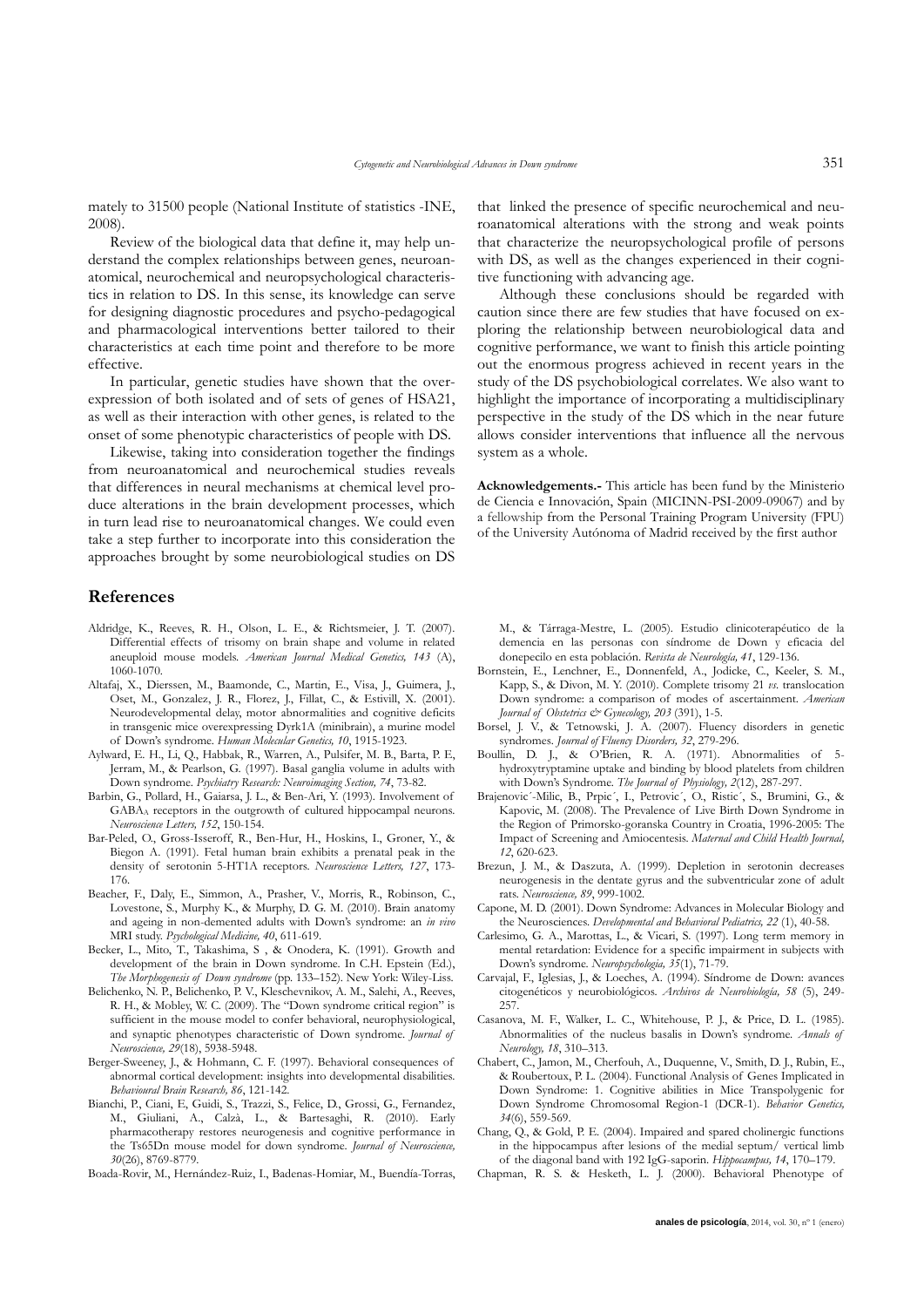Individuals with Down Syndrome. *Mental Retardation and Developmental Disabilities, 6*, 84-95.

- Chrast, R., Scott, H. S., Papasavvas, M. P., Rossier, C., Antonarakis, E. S., Barras, C., Davisson, M., T., Schmidt, C., Estivill, X, Dierssen, M., Pritchard, M., & Antonarakis, S. E. (2000). The mouse brain transcriptome by SAGE: differences in gene expression between P30 brains of the partial trisomy 16 mouse model of Down syndrome (Ts65Dn) and normals. *Genome Research, 10*, 2006-2021.
- Cocchi, G., Gualdi, S., Bower, C., Halliday, J., Jonsson, B., Myrelid, A., Mastroiacovo, Amar, E., Bakker, M. K., Correa, A., Doray, B., Melve, K. K., Koshnood, B., Landau, D., Mutchinick, O. M., Pierini, A., Ritvanen, A., Ruddock, V., Scarano, G., Sibbald, B., Sípek, A., Tenconi, R., Tucker, D., & Annerén, G. (2010). International Trends of Down Syndrome 1993-2004: *Births in Relation to Maternal Age and Terminations of Pregnancies. Birth Defects Research Part A, 88*, 474-479.
- Contestabile, A., Ciani, E., & Contestabile, A. (2008). The place of choline acetyltransferase activity measurement in the "cholinergic hypothesis" of neurodegenerative diseases. *Neurochemical Research, 33*(2), 318-327.
- Cornish, K., Munir, F., & Wilding, J. (2003). Perfil neuropsicológico y conductual de los déficit de atención en el síndrome de X frágil. *Revista de Neurología, 33*, 24-29.
- De la Monte, S. M., & Hedley-Whyte, E. T. (1990) Small cerebral hemispheres in adults with Down"s syndrome: contributions of developmental arrest and lesions of alzheimer"s disease. *Journal of Neuropathology & Experimental Neurology, 49*, 509-520.
- Devlin, L., & Morrison, P. J. (2004a) Accuracy of the clinical diagnosis of Down syndrome. *Ulster Medical Journal, 73*, 4-12.
- Devlin, L., & Morrison, P. J. (2004b) Mosaic Down"s syndrome prevalence in a complete population study. *Archives of Disease in Childhood, 89*, 1177- 1181.
- Dierssen, M., Arqué, G., McDonald, J., Andreu, N., Martínez-Cué, C., Flórez, J., & Fillat, C. (2011) Behavioral Characterization of a Mouse Model Overexpressing DSCR1/ RCAN1. *PLoS ONE, 6*(2), 1-7.
- Dierssen, M. (2012). Down syndrome: the brain in trisomic mode. *Nature Review Neuroscie, 13*(12), 844-858.
- Donato, R. (2003). Intracellular and extracellular roles of S100 proteins. *Microscopy Research and Technique, 60*, 540-551.
- Dong, H., Csernansky, C. A., Martin, M. V., Bertchume, A., Vallera, D., & Csernansky, J. G. (2005). Acetylcholinesterase inhibitors ameliorate behavioral deficits in the Tg2576 mouse model of Alzheimer's disease. *Psychopharmacology, 181*, 145-152.
- Dreux, S., Olivier, C., Dupont, J., Leporrier, N., Study Group†, Oury, J., & Muller, F. (2008). Maternal serum screening in cases of mosaic and translocation Down syndrome. *Prenatal Diagn, 28*, 699-703.
- Edgin, J. O., Pennington, B. F., & Mervis, C. B. (2010). Neuropsychological components of intellectual disability: the contributions of immediate, working, and associative memory. *Journal of Intellectual Disability Research, 54*(5), 406-417.
- Epstein, C. J. (2000). Genetic dissection of region associated with behavioral abnormalities in mouse models for Down syndrome. *Pediatric Research, 48*, 606–613.
- Fernandez, F., & Garner, C. C. (2008). Episodic-like memory in Ts65Dn, a mouse model of Down syndrome. *Behavioural Brain Research, 188*(1), 233-237.
- Filder, D. J., Philofsky, A., & Hepburn, S. L. (2007). Language Phenotpes and Intervention Planning: Bridging Research and Practice. *Mental Retardation and Developmental Disabilities Research Reviews, 13*, 47-57.
- Frangou, S., Aylward, E., Warren, A., Sharma, T., Barta, P., & Pearlson, G. (1997). Small planum temporale volume in Down"s syndrome: a volumetric MRI study. *American Journal Psychiatry*, *154*, 1424-1429.
- Galante, M., Jani, H., Vanes, L., Daniel, H., Fisher, E. M. C., Tybulewicz, L. J., Bliss, T. V. P., & Morice, E. (2009). Impairments in motor coordination without major changes in cerebellar plasticity in the Tc1 mouse model of Down syndrome. *Human Molecular Genetics, 18*(8), 1449-1463.
- Galdzicki, Z., & Siarey, R. J. (2003). Understanding mental retardation in Down"s syndrome using trisomy 16 mouse models. *Genes, Brain and Behavior, 2*, 167-178.
- Galeote, M., Soto, P., Sebastián, E., Rey, R., & Checa, E. (2012). La adquisición del vocabulario en niños con síndrome de Down: datos

normativos y tendencias de desarrollo. *Infancia y Aprendizaje, 35*(1), 111- 122

- Gardiner, K. L. (2009). Molecular basis of pharmacotherapies for cognition in Down syndrome. *Trends in Pharmacological Sciences, 31*(2), 66-73.
- Gedye, A. (1991). Serotonergic treatment for aggression in a Down"s Syndrome adult showing signs of Alzheimer"s Disease. *Journal of Mental Deficiency Research, 35*, 247-258.
- Geldmacher, D. S., Lerner, A. J., Voci, J. M., Noelker, E. A., Somple, L. C., & Whitehouse, P. J. (1997). Treatment of functional decline in adults with Down syndrome using selective serotonin-reuptake inhibitor drugs. *[Journal of Geriatric Psychiatry and Neurology,](http://jgp.sagepub.com/) 10*, 99-04.
- Golden, J. A., & Hyman, B. T. (1994). Development of the superior temporal neocortex is anomalous in trisomy 21. *Journal Neuropathology & Experimental Neurology, 53*, 513-52.
- Granholm, A. C., Sanders, L. A., & Crnic, L. S. (2000). Loss of cholinergic phenotype in basal forebrain coincides with cognitive decline in a mouse model of Down"s syndrome. *Experimental Neurology, 161*, 647– 663.
- Gulesserian, T., Engidawork, E., Cairns, N., & Lubec, G. (2000). Increased protein levels of serotonin transporter in frontal cortex of patients with Down syndrome. *Neuroscience Letters, 296*, 53-57.
- Head, E., Azizeh, B. Y., Lott, I. T., Tenner, A. J., Cotman, C. W., & Cribbs, D. H. (2001). Complement association with neurons and betaamyloid deposition in the brains of aged individuals with Down Syndrome. *Neurobiology of Disease, 8*, 252-265.
- Hirayama T., Kobayashi T., Fujita T., & Fujino O. (2004). Two cases of adult Down syndrome treated with selective serotonin re-uptake inhibitor for behavior disorders. *No To Hattatsu, 36*(5), 391-394.
- Hunter, C. L., Bachman, D., & Granholm, A. C. (2004). Minocycline prevents cholinergic loss in a mouse model of Down"s syndrome. *Annals of Neurology, 56*(5), 675-688.
- Jarrold, C., Nadel, L., & Vicari, S. (2008). Memory and Neuropsychology in Down Syndrome. *Down Syndrome Research and Practice Review*, 68-73.
- Jernigan, T. L., Bellugi, U., Sowell, E., Doherty, S., & Hesselink, J. R. (1993). Cerebral morphologic distinctions between Williams and Down Syndromes. *Archives Neurology*, *50*, 186-191.
- Kahlem P. (2006). Gene-dosage effect on chromosome 21 transcriptome in Trisomy 21: implication in Down syndrome cognitive disorders. *[Behavior](http://www.springerlink.com/link.asp?id=105485)  [Genetics,](http://www.springerlink.com/link.asp?id=105485) 36*, 416-428.
- Kalsbeek, A., Buijs, R. M., Hofman, M. A., Matthijssen, M. A., & Pool, C. W. (1987) Uylings HB. Effects of neonatal thermal lesioning of the mesocortical dopaminergic projection on the development of the rat prefrontal cortex. *Brain Research, 429*, 123-132.
- Kesslak, J. P., Nagata, S. F., Lott, I., & Nalcioglu, O. (1994). Magnetic resonance imaging analysis of age-related changes in the brains of individuals with Down"s syndrome. *Neurology, 44*(6), 1039-1045.
- Kittler, P., Krinsky-McHale, S., J., & Devenny, D. A. (2006). Verbal intrusions precede memory decline in adults with Down syndrome. *Journal of Intellectual Disability Research, 50*(1), 1-10.
- Krasuski, J. S., Alexander, G. E., Horwitz, B., Rapoport, S. I., & Schapiro, M. B. (2002). Relation of medial temporal lobe volumes to age and memory function in nondemented adults with Down"s syndrome: implications for the prodromal phase of Alzheimer's disease. *American Journal Psychiatry*, *159*, 74-81.
- Krinsky-McHale, S. J., Kittler, P., Brown, W. T., Jenkins, E. C., & Devenny, D. A. (2005). Repetition Priming in Adults With Williams Syndrome: Age-Related Dissociation Between Implicit and Explicit Memory. *American Journal on Mental Retardation, 110*(6), 482-496.
- Lanfranchi, S., Jerman, O., Dal, E., Alberti, A., & Vianello, R. (2010). Executive function in adolescents with Down syndrome. *Journal of Intellectual Disability Research, 54*(4), 308-319.
- Larsen, K. B., Laursen, H., Graem, N., Samuelsen, G. B., Bogdanovic, N., & Pakkenberg, B. (2008). Reduced cell number in the neocortical part of the human fetal brain in Down syndrome. *Annals of Anatomy, 190*, 421- 427.
- Lejeune, J., Gautier, M., & Turpin, R. A. (1959). Mongolisme; une maladie chromosomique (trisomy)*. Bulletin de l'Académie nationale de médecine, 143*, 256-265.
- Liu, C., Belichenko, P. V., Zhang, L., Fu, D., Kleschevnikov, A. M., Baldini, A., Antonarakis, S. E., Mobley, W. C., & Yu, Y. E. (2011). Mouse Models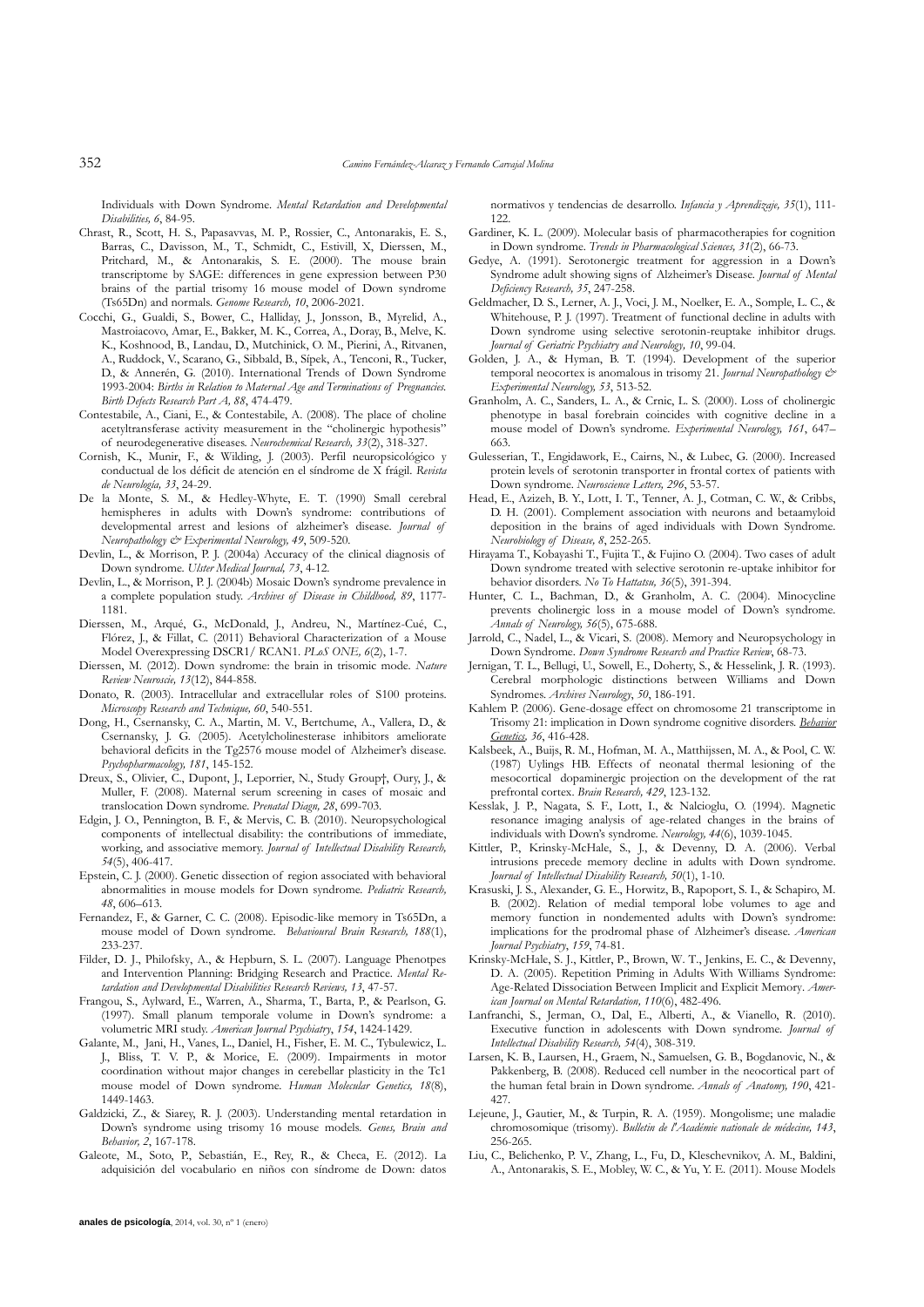for Down Syndrome-Associated Developmental Cognitive Disabilities. *Developmental Neuroscience, 33*, 404-413.

- Loeches, A., Iglesias, J., & Carvajal, F. (1991). Psicobiología del síndrome de Down. *Estudios de Psicología, 46*, 107-128.
- Lopes, C., Chettouh, Z., Delabar, J. M., & Rachidi, M (2003). The differentially expressed C21orf5 gene in the medial temporal-lobe system could play a role in mental retardation in Down syndrome and transgenic mice. *Biochemical and Biophysical Research Communications, 305*, 915-924.
- Lott, I. T, Patterson, D., & Mailick, M. (2007). Towards a Research Agenda for Down Syndrome. *Mental Retardation and Developmental Disabilities, 13*, 288-289.
- Lott, I., & Dierssen, M. (2010). Cognitive deficits and associated neurological complications in individuals with Down"s syndrome. *The Lancet Neurology, 9*, 623-633.
- Lyle, R., Gehrig, C., Neergaard-Henrichsen, C., Deutsch, S., & Antonarakis, S. E. (2004). Gene expression from the aneuploid chromosome in a trisomy mouse model of Down syndrome. *Genome Research, 14*, 1268- 1274.
- Mann, D. M., & Esiri, M. M. (1989). The pattern of acquisition of plaques and tangles in the brains of patients under 50 years of age with Down"s syndrome. *Journal of Neurological Science, 89*, 169-179.
- Mann, D. M., Yates, P. O., Marcyniuk, B., & Ravindra, C. R. (1985). Pathological evidence for neurotransmitter deficits in Down's syndrome of middle age. *Journal of Mental Deficiency Research, 29(2)*, 125-135.
- Mardomingo, M. J. (1995). Síndrome de Down: Nuevas Perspectivas desde la Patología Médica. En Mardomingo, M. J, Zulueta, M. I., Vázquez, J., López, A., Ramón, M. L., & García, P. (Eds.), *El Síndrome de Down Hoy: Perspectivas para el futuro* (pp. 15-59). Madrid: Nueva Imprenta.
- Martínez, M., Bortolozzi, A., Gispert, J., Millán, O., Artigas, F., Fillat, C., & Dierssen, M. M. (2008). Ageing in Down Syndrome: DYRK1A As a Candidate Gene for Cognitive Decline. *International Medical Journal on Down Syndrome, 12*(3), 34-40.
- Mégarbane, A., Ravel, A., Mirche, C., Sturtz, F., Grattau, Y., Rethoré, M., Delabar, J., & Mobley, W. C. (2009). The 50th anniversary of the discovery of trisomy 21: The past, present, and future of research and treatment of Down syndrome*. Genetics in Medicine, 11*(9), 611-616.
- Menghini, D., Costanzo, F., & Vicari, S. (2011). Relationship Between Brain and Cognitive Processes in Down Syndrome. *Behavior Genetics, 41*, 381- 393.
- Millan, M., Heyn, S. N., Das, D., Moghadam, S., Martin, K. J., & Salehi, A. (2012). Neurobiological elements of cognitive dysfunction in Down syndrome: exploring the role of APP. *Biological Psychiatry, 71*(5), 403-409.
- Morris J. K., & Alberman E. (2009) Trends in Down"s syndrome live births and antenatal diagnoses in England and Wales from 1989 to 2008: analysis of data from the National Down Syndrome Cytogenetic Register. *British Medical Journal, 339*, 3794-3199.
- Nadel, L. (2003). Down"s syndrome: a genetic disorder in biobehavioral perspective. *Genes, Brian and Behavior, 2*, 156-166.
- National Institute of statistics-INE. (2008). *Encuesta de Discapacidad, Autonomía personal y situaciones de Dependencia (EDAD).* Madrid: Instituto Nacional de Estadística, Ministerio de Trabajo y Asuntos Sociales y Fundación ONCE. Recuperado http://www.ine.es/jaxi/tabla.do?type=pcaxis&path=/t15/p418/a2008 /hogares/p02/modulo1/l0/&file=03028.px
- O"Doherty, A., Ruf, S., Mullingan, C., Hildreth, V., Errington, M. L., Cooke, S., Sesay, A., Modino, S., Vanes, L., Hernandez, D., Linehan, J. M., Sharpe, P. T., Brandner, S., Bliss, T. V., Henderson, D. J., Nizetic, D., Tybulewicz, V. L., & Fisher, E. M. (2005). An aneuploid mouse strain carrying human chromosome 21 with Down syndrome phenotypes. *Science, 309*, 2033-2037
- Olson, L. E., Roper, R. J., Baxter, L. L., Carlson, E. J., Epstein, C. J., & Reeves, R. H. (2004). Down syndrome mouse models Ts65Dn, Ts1Cje, and Ms1Cje/ Ts65Dn exhibit variable severity of cerebellar phenotypes. *Developmental Dynamics, 230*, 581-589.
- Olson, L. E., Roper, R. J., Sengstaken, C. L., Peterson, E. A., Aquino, V., Galdzicki, Z., Siarey, R., Pletnikov, M., Moran, T. H., & Reeves, R. H. (2007). Trisomy for the Down syndrome "critical region" is necessary but not sufficient for brain phenotypes of trisomic mice. *Human Molecular Genetics, 16*, 774-782.
- Parajuá-Pozo, J. L., & Casis-Arguea, S. (2000). Síndrome de Down y demencia. *Revista de Neurología, 31*, 126-128.
- Park, J., Song, W., & Chung, K. C. (2009). Function and regulation of Dyrk1A: towards understanding Down syndrome. *Cell Mol Life Sci, 66*, 3235-3240.
- Patterson, D. (2007). Genetic Mechanisms Involved in the Phenotype of Down Syndrome. *Mental Retardation and Developmental Disabilities Research Review, 13*, 199-206.
- Pearlson, G. D., Breiter, S. N., Aylward, E. H., Warren, A. C., Grygorcewicz, M., & Frangou, S. (1998). MRI brain changes in subjects with Down syndrome with and without dementia. *Developmental Medicine & Child Neurology, 40*, 326-334.
- Petersen, M. B., Tranebjaerg, L., McCormick, M. K., Michelsen, N., Michelsen, M., & Anonarakis, S. E. (1990). Clinical cytogenetic, and Molecular genetic characterization of two unrelated patiens with different duplications of 21q. *American journal of medical genetics. Supplement, 7*, 104-109.
- Pinter, J. D., Brown, W. E., Eliez, S., Schmitt, J. E., Capone, G. T., & Reiss, A. L. (2001). Amygdala and hippocampal volumes in children with Down syndrome: a high- resolution MRI study. *Neurology 56*, 972-974.
- Pinter, J. D., Eliez, S., Schmitt, J. E., Capone, G. T., & Reiss, A. L. (2001). Neuroanatomy of Down"s syndrome: a high-resolution MRI study. *American Journal Psychiatry, 158*, 1659-1665.
- Prasher, V. P. (2004). Review of donepexil, rivastigmine, galantamine and memantine for treatment of dementia in Alzheimer's disease in adults with Down syndrome: implications for the intellectual disability population. *International Journal of Geriatric Psychiatry, 19*, 509-515.
- Prasher, V., Cumella, S., Natarajan, K., Rolfe, E., Shah, S., & Haque, M. S. (2003). Magnetic resonance imaging Down's syndrome and Alzheimer's disease: research and clinical implications. *Journal of Intellectual Disability Research, 47*(2), 90-100.
- Rachidi, M., & Lopes, C. (2008). Mental retardation and associated neurological dysfunctions in Down syndrome: A consequence of dysregulation in critical chromosome 21 genes and associated molecular pathways. *European Journal of Paediatric Neurology, 12*, 168-182.
- Represa, A., & Ben-Ari, Y. (2005). Trophic actions of GABA on neuronal development. *Trends in Neurosciences, 28*, 278-283.
- Rowe, J., Lavender, A., & Turk, V. (2006). Cognitive executive function in Down"s syndrome. *British Journal of Clinical Psychology, 45*(1), 5-17.
- Rueda, N., Llorens-Martíın, M., Flórez, J., Valdeizán, E., Banerjee, P., Trejo, J. L., & Martínez-Cué, C. (2010). Memantine normalizes several phenotypic features in the Ts65Dn mouse model of down syndrome. Journal of Alzheimer"s Disease, *21*(1), 277-290.
- Ruggieri,V. L., & Arberas, C. L. (2003) Fenotipos conductuales. Patrones neuropsicológicos biológicamente determinados. *Revista de Neurología, 37*, 239-253.
- Sago, H., Carlson, E. J., Smith, D. J., Rubin, E. M., Crnic, L. S., Huang, T. T., & Epstein, C.J. (2000). Genetic dissection of region associated with Behavioral abnormalities in mouse models for Down syndrome. *Pediatric Research, 48*, 606-613.
- Salehi, A., Delcroix, J. D., Belichenko, P. V., Zhan, K., Wu, C., Valletta, J. S., Takimoto-Kimura, R., Kleschevnikov, A. M., Sambamurti, K., Chung, P. P., Xia, W., Villar, A., Campbell, W. A., Kulnane, L. S., Nixon, R. A., Lamb, B. T., Epstein, C. J., Stokin, G. B., Goldstein, L. S., & Mobley, W. C. (2006). Increased App expression in a mouse model of Down"s syndrome disrupts NGF transport and causes cholinergic neuron degeneration. *Neuron, 51*, 29-42.
- Salehi, A., Faizi, M., Belichenko, P. V., & Mobley, W. C. (2007). Using Mouse Models to Explore Genotype-Phenotype Relationship in Down Syndrome. *Mental Retardation and Developmental Disabilities Research Reviews, 13*, 207-214.
- Salehi, A., Faizi, M., Colas, D., Valleta, J., Laguna, J., Takimoto-Kimura, R., Kleschevnikov, A., Wagner, S. L., Aisen, P., Shamloo, M., & Mobley, W. C. (2009). Restoration of norepinephrine- modulated contextual memory in a mouse model of Down syndrome. *Science translational medicine, 1*(7), 7-17.
- Scott, B. S., Becker, L. E., & Petit, T. L. (1983). Neurobiology of Down's syndrome. *Progress in Neurobiology, 21,* 199-237.
- Scorza, C. A., & Cavalheiro, E. A. (2011). Animal models of intelectual disability: towards a translational approach. *Clinics, 66*(S1), 55-63